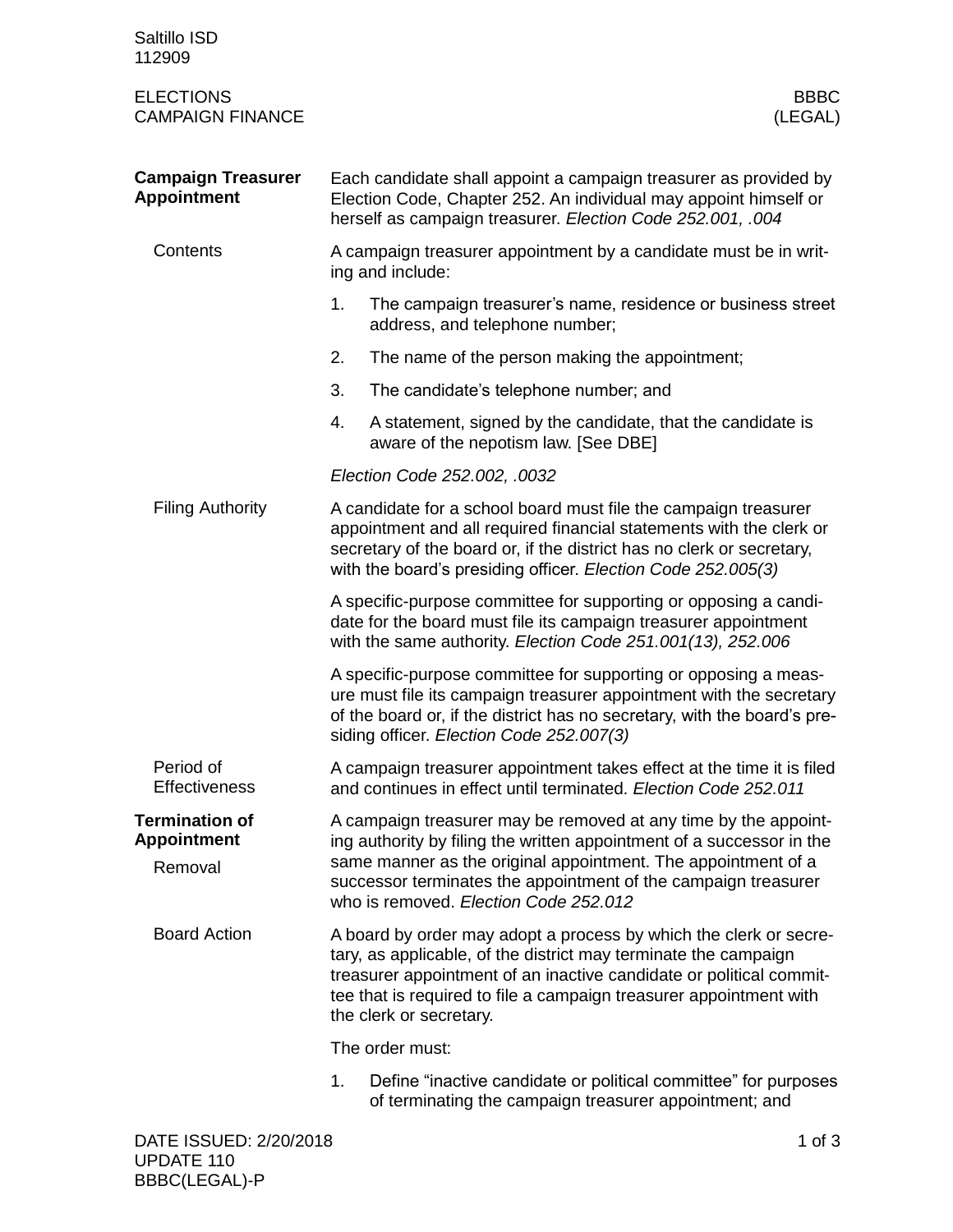## ELECTIONS BBBC<br>CAMPAIGN FINANCE (LEGAL) CAMPAIGN FINANCE

|                                                     | 2.                                                                                                             | Require written notice to the affected candidate or committee<br>of the proposed termination; the date, time, and place of the<br>meeting at which the board will consider the proposed termi-<br>nation; and the effect of termination of the campaign treasurer<br>appointment.                                                                                                                                                                    |  |  |  |
|-----------------------------------------------------|----------------------------------------------------------------------------------------------------------------|------------------------------------------------------------------------------------------------------------------------------------------------------------------------------------------------------------------------------------------------------------------------------------------------------------------------------------------------------------------------------------------------------------------------------------------------------|--|--|--|
|                                                     | For purposes of this section, a candidate or political committee is<br>inactive if the candidate or committee: |                                                                                                                                                                                                                                                                                                                                                                                                                                                      |  |  |  |
|                                                     | 1.                                                                                                             | Has never filed or has ceased to file reports under Election<br>Code Chapter 254 (Political Reporting);                                                                                                                                                                                                                                                                                                                                              |  |  |  |
|                                                     | 2.                                                                                                             | In the case of a candidate, has not been elected to an office<br>for which a candidate is required to file a campaign treasurer<br>appointment with the board; and                                                                                                                                                                                                                                                                                   |  |  |  |
|                                                     | 3.                                                                                                             | Has not filed a final report under Election Code 254.065 or<br>254.125, or a dissolution report under Election Code 254.126<br>or 254.159.                                                                                                                                                                                                                                                                                                           |  |  |  |
|                                                     |                                                                                                                | Before the clerk or secretary of the district may terminate a cam-<br>paign treasurer appointment, the board must consider the pro-<br>posed termination in a regularly scheduled open meeting.                                                                                                                                                                                                                                                      |  |  |  |
|                                                     |                                                                                                                | The termination of a campaign treasurer appointment under this<br>section takes effect on the 30th day after the date of the meeting at<br>which the board votes to terminate the appointment. Following that<br>meeting, the clerk or secretary of the district shall promptly notify<br>the affected candidate or political committee that the appointment<br>has been terminated. The notice must state the effective date of<br>the termination. |  |  |  |
|                                                     |                                                                                                                | Election Code 252.0131                                                                                                                                                                                                                                                                                                                                                                                                                               |  |  |  |
| <b>Contributions and</b><br><b>Expenditures</b>     |                                                                                                                | A candidate may not knowingly accept a campaign contribution or<br>make or authorize a campaign expenditure at a time when a cam-<br>paign treasurer appointment for the candidate is not in effect. Elec-<br>tion Code $253.031(a)$                                                                                                                                                                                                                 |  |  |  |
| Recordkeeping                                       |                                                                                                                | Each candidate and each officeholder shall maintain a record of all<br>reportable activity. The record must contain the information neces-<br>sary for filing the reports required by Election Code Chapter 254.<br>Election Code 254.001                                                                                                                                                                                                            |  |  |  |
| Reporting<br>Candidates and<br><b>Officeholders</b> |                                                                                                                | Reports by candidates and officeholders shall be filed with the au-<br>thority with whom the campaign treasurer appointment is required<br>to be filed. Election Code 254.066, .097 [See Filing Authority,<br>above]                                                                                                                                                                                                                                 |  |  |  |